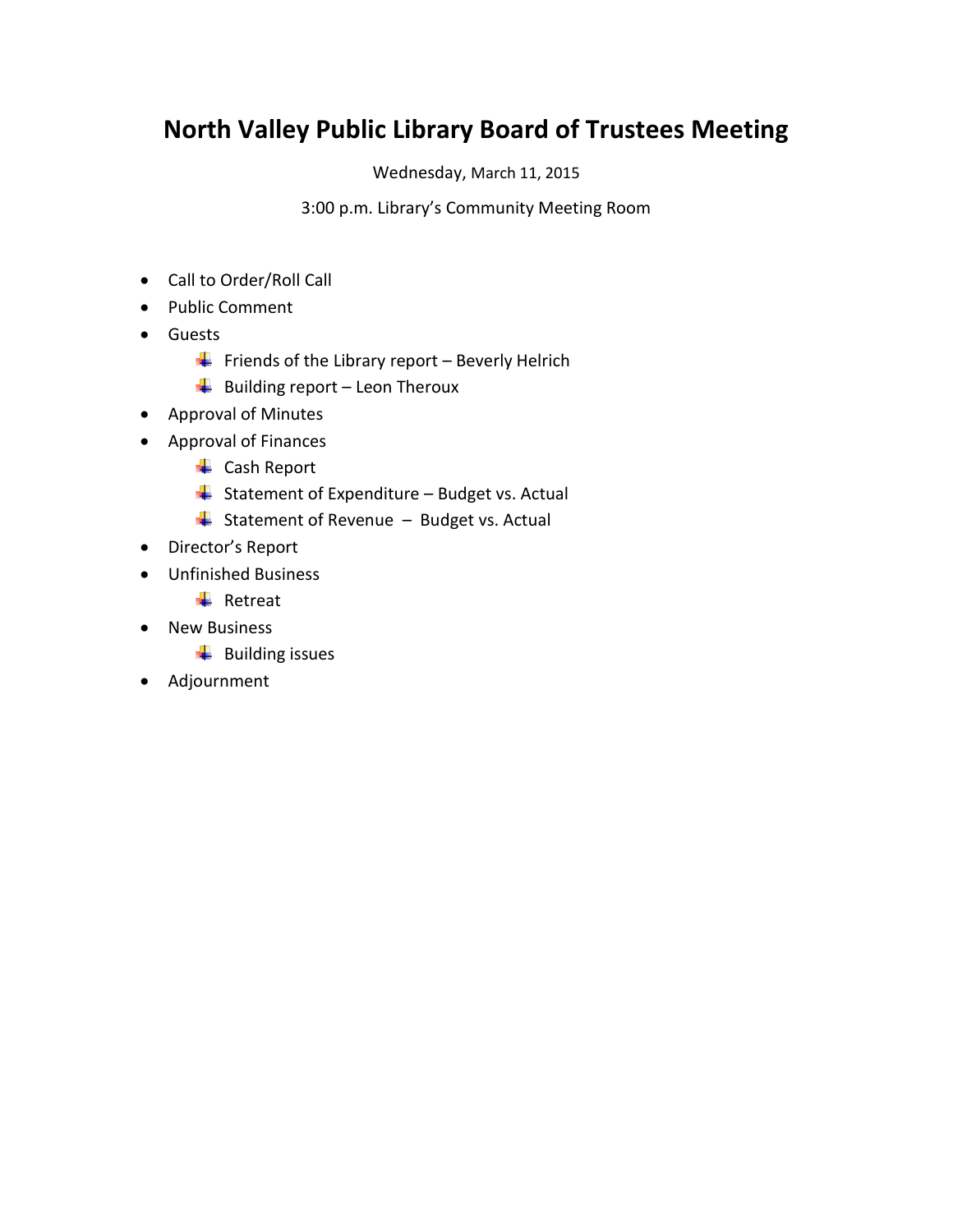## North Valley Public Library Board of Trustees Meeting

Wednesday, March 11, 2015 3:00 p.m. Library Community Room

Attending:

Joanne A. Charbonneau, Chair Toba Winston, Board member Ed Harrison, Board member Victoria Howell, Board member Denise Ard, Library Director Leon Theroux, Building and Grounds volunteer (RSVP) Guest: Patricia Meakin

Meeting called to order 3:02 p.m.

Alan Sponberg was not present.

Guest comments: Patricia Meakin requested that money from the building fund be used to replace the carpet in the main part of the building and asked if the board to consider doing that.

**Friends Report:** Bev thanked everyone for the support and a great turnout for the Chocolate and Author's Party. She said it was the best attended Chocolate and Author's event so far and Friends grossed \$477.00. Bev also announced the Spring Book Sale will be April 10-11.

**Building Report:** Leon reported all bulbs and smoke alarms are good. Joanne went on record praising the wonderful painting Colleen has been doing to spruce up the library. The bathrooms in particular look really nice. She will send Colleen a thank you card. Joanne will ask Colleen about submitting the entire bill for the community room floor. **Approval of Minutes:** Last month's Board meeting minutes were approved. Joanne motioned, Toba seconded.

**Financial Report:** Denise reported that the library is into the eighth month of the yearly budget and has spent 62% spent of the revenue. The carpet bill and Colleen's bill forthcoming. NVPL received a \$500 grant from Gilder Lehrman Institute of American History/Library of America for Civil War 150 programming and collections. Since the presenters did not want payment, NVPL used the majority of the money on collections (\$393.04). When NVPL receives a grant that goes toward collections that means at the end of the year it will show overspent based on what was budgeted on reports but it is not since we receive grants that were not budgeted. Joanne moved to approve the Financial Report, Toba seconded. The motion carried.

**Director's Report:** Victoria asked the mayor to look into the illegal dumping into our sump behind the library. Putting grease into the sump is bad because it clogs, plus whatever is put there is not treated and puts contaminants into the ground and eventually affects the river and ground water.

**Unfinished Business:** Joanne brought up the necessity of a Board retreat to set goals for the future, e.g. three years down the road, five years down the road, etc. but it was decided to first get staff and public input. The date for the retreat will be posted 48 hours in advance and open to the public, in compliance with Open Meeting laws Joanne asked Denise to solicit ideas from staff. There will be a survey for the community to present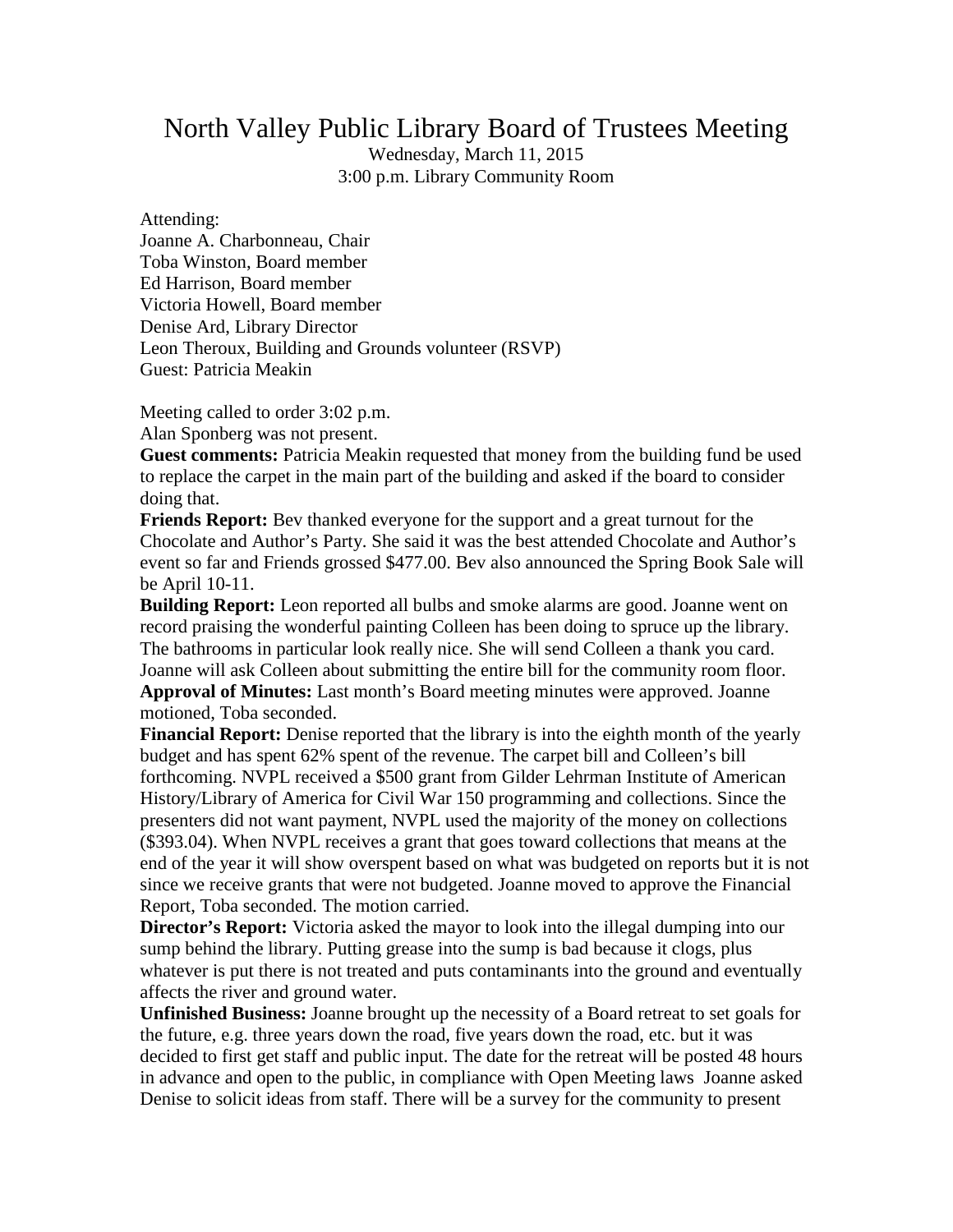ideas and priorities and there was talk of a focus group.

Toba mentioned a proposal to her book club about soliciting money for new carpet in the children's room.

Asbestos is an issue in the building and one that has to be considered when installing new carpet. When the old carpet is torn up, floor tiles that contain asbestos must be sealed in, not torn up. The priority is that no one be exposed to asbestos. Montana DEQ may fine us if the asbestos is not handled according to hazardous substance directives. Much discussion about the possibility of sealing mold and asbestos and if that is a viable option. Abatement Control of Missoula was here in 2010 and took random samples to check for asbestos. About a third of the samples taken proved to contain asbestos. Ed suggested asking them if they've ever been fined, what their record of asbestos containment is, etc. Toba will also talk to Pierce Flooring and see what they suggest.

More money is coming in through the mill levy and the state. E-rate will not cover telephone bills as it did in the past. The mill levy pulled in \$270,752.00. The county disperses the mill money, the Feds disperse Tamarack money. The library can count on the mill levy. Board asked Denise to clarify state entitlement funding and find out if it is stable year to year. The state library funds a big chunk of our shared catalogue and ebooks. Currently the library receives \$23,000 from the state. Denise will look into the stability of legislative funding and the origination of the entitlement money.

The interest rate went up to 1.25% on the mortgage. As long as it's below 2%, is it more beneficial to use the money to upgrade than pay off mortgage. This is a more efficient use of limited funds. Victoria wants to focus on priorities with the building rather than paying off the mortgage. Ed reminded the board that paying off the mortgage leaves us with no money to do anything else. Joanne suggested that strategic planning is important because a direction is necessary, i.e. have we done enough now, should we go into fund raising, will we stay on the same path we've been going on? Strategic planning by the board is a must for the future.

The community room is finished and usable. Farmers State Bank is donating its used furniture to NVPL after the bank's renovation is complete.

"Toba agreed with Patricia about the front carpeting, that it needs replacing. However, first, the floor needs more support from underneath to accommodate heavier shelves and books, and then it needs to be leveled before carpeting can be replaced. Joanne agreed with starting at the base level, get floors supported, leveled and then replace carpet in front."

Ed is still concerned about the electrical system and says it is a hodgepodge. Denise said three electricians looked at it and thought it was safe, except one electrician thought one breaker upstairs should be replaced. The other two disagreed.

Colleen discovered that water is leaking in from the dirt planter outside the community room. She is willing to take out dirt, seal and perhaps plastic liner and replant that bed as a donation.

Long range planning: Firstly, Denise get staff input, then Denise and Joanne will write a questionnaire for community, then board will have the retreat in early summer.

Further research is needed to get the grant for the front door upgrade and a NorthWestern Energy grant for new lighting. Denise will look into the latest in lighting for libraries

now, if LED are better than incandescent lights and will save money.

Foundation project ideas that could be possible for near future fundraising: Lighting, floor leveling, and front carpeting.

**New Business:** The board thought that the suggestion to pave behind the library would